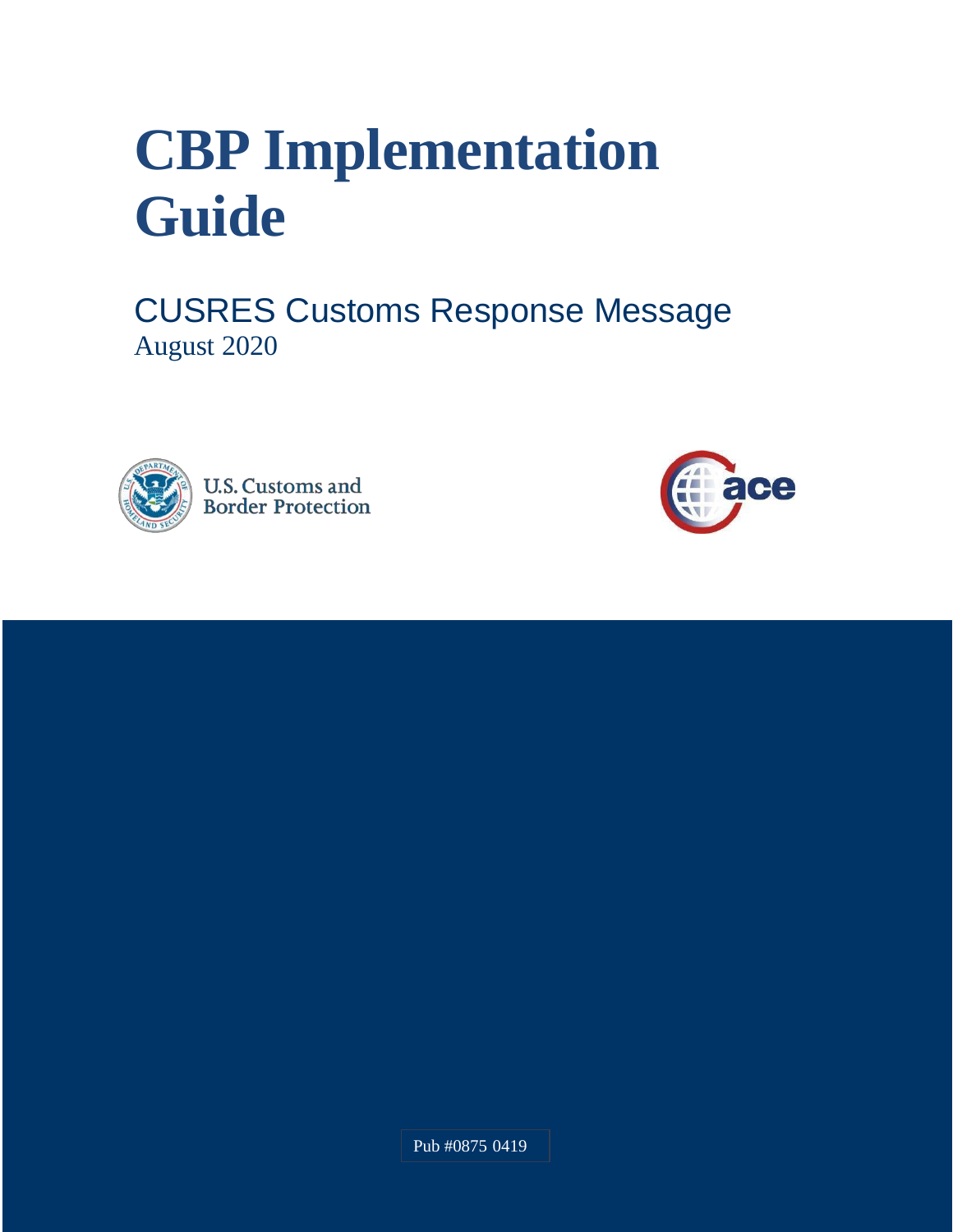## **CUSRES Customs Response Message**

#### **Introduction:**

 This U.S. Customs and Border Protection Response Message (CUSRES) permits the transfer of data from a customs administration:

 - to acknowledge the receipt of the message - to indicate whether the information received is correct or if there are errors (i.e. accepted without errors, accepted with errors, rejected, etc.) - to inform the sender of the status of the customs declaration (i.e. goods released, goods for examination, documents required, etc.) - to transmit additional information as agreed between parties (i.e. tax information, quantity information, etc.) - to respond to batched messages (i.e. CUSDEC, CUSCAR, CUSREP, CUSEXP).

Note: this message is not meant to replace the functionality of the CONTRL message.

#### **Notes:**

 This Message Implementation Guideline (MIG) for the electronic Certificate Information system (eCERT) will be used by U.S. Customs and Border Protection (CBP) to transmit acceptance/rejection of a Request of Document Activity Report (REQDOC) or to provide details of a Document Activity Report (DAR) or Visa Activity Report (VAR). The REQDOC message is used to request a DAR or a VAR. If the REQDOC message is successfully processed (no errors) by CBP, the DAR or VAR will be generated and made available for the requesting country. Errors detected in the REQDOC report request message will be identified in the ERP and ERC segments of this CUSRES by code and returned to the requesting country.

 Report details will appear in the DOC segment group. Document details for those Certificates/Licenses or Visas that meet the report request criteria (including Document number(s), date range, and condition code) as provided by the REQDOC message will be provided in this segment group.

 A Document is considered 'Matched' if 'Entry' activity has been recorded against the Document. A Document is considered 'Not Matched' if no 'Entry' activity has been recorded against the Document. A Document will be in the 'Cancelled' condition if CBP has successfully processed a request from the participant to cancel the Certificate/License or Visa.

 A maximum of 100,000 sets of Segment Group 6 (DOC-RFF-MEA) records will be returned in the CUSRES response. If this system limit is reached, an Informational message will be returned in the CUSRES along with the report data. The search criteria can be narrowed until less than 100,000 sets of records are found.

 Multiple UNH-UNT loops are permitted within a REQDOC UNB-UNZ interchange but each UNH-UNT loop in the REQDOC will return a single UNB-UNH interchange message with a single UNH-UNT CUSRES response.

| M<br>M   | Pos.<br>No.<br>0010<br>0020 | Seg.<br>$\underline{\mathbf{ID}}$<br><b>UNH</b><br><b>BGM</b> | Name<br>Message Header<br><b>Beginning of Message</b> | Req.<br>Des.<br>M<br>M | <b>Max.Use</b><br>т<br>1 | Group<br><b>Repeat</b> | <b>Notes and</b><br>Comments |
|----------|-----------------------------|---------------------------------------------------------------|-------------------------------------------------------|------------------------|--------------------------|------------------------|------------------------------|
|          | 0030                        | <b>DTM</b>                                                    | Date/Time/Period                                      | $\mathbf C$            | 9                        |                        |                              |
| Not Used | 0040                        | <b>FTX</b>                                                    | Free text                                             | C                      | 99                       |                        |                              |
| Not Used | 0050                        | <b>TDT</b>                                                    | Details of Transport                                  | $\mathsf{C}$           | 9                        |                        |                              |
|          | 0060                        | <b>LOC</b>                                                    | <b>Place/Location Identification</b>                  | C                      | 99                       |                        |                              |
| Not Used | 0070                        | <b>GIS</b>                                                    | General Indicator                                     | C                      | 10                       |                        |                              |
| Not Used | 0080                        | <b>EQD</b>                                                    | <b>Equipment Details</b>                              | $\mathsf{C}$           | 999                      |                        |                              |
| Not Used | 0090                        |                                                               | Segment Group 1: NAD-SG2                              | $\mathcal{C}$          |                          | 9                      |                              |
| Not Used | 0100                        | <b>NAD</b>                                                    | Name and Address                                      | M                      |                          |                        |                              |
| Not Used | 0110                        |                                                               | Segment Group 2: CTA-COM                              | C                      |                          | 9                      |                              |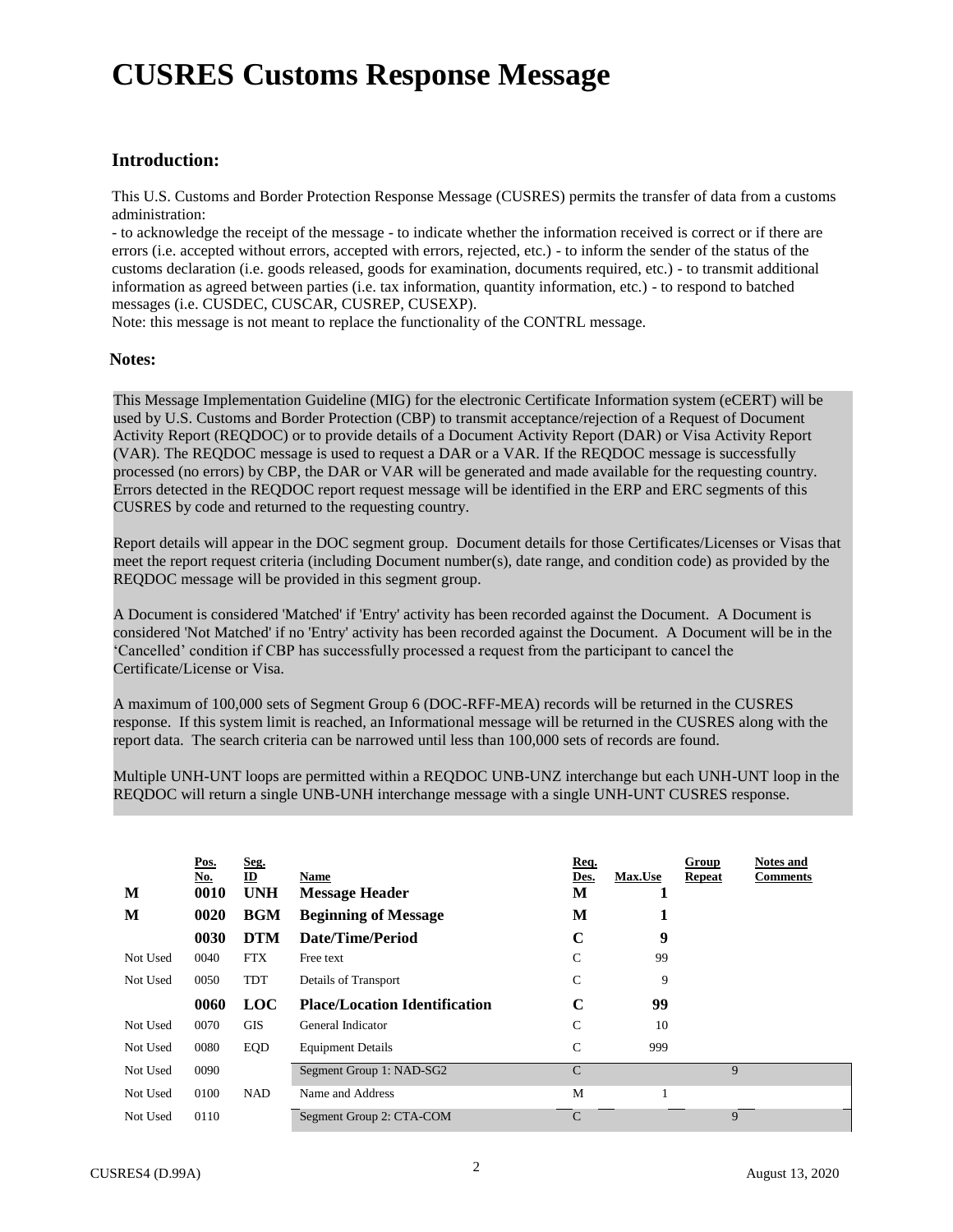| Not Used                  | 0120 | <b>CTA</b>  | <b>Contact Information</b>                                                                                    | M                       | $\mathbf{1}$ |        |
|---------------------------|------|-------------|---------------------------------------------------------------------------------------------------------------|-------------------------|--------------|--------|
| Not Used                  | 0130 | <b>COM</b>  | <b>Communication Contact</b>                                                                                  | C                       | 9            |        |
| Not Used                  | 0140 |             | Segment Group 3: RFF-DTM-LOC                                                                                  | $\mathbf C$             |              | 999    |
| Not Used                  | 0150 | <b>RFF</b>  | Reference                                                                                                     | М                       | 1            |        |
| Not Used                  | 0160 | <b>DTM</b>  | Date/Time/Period                                                                                              | $\mathsf{C}$            | 9            |        |
| Not Used                  | 0170 | <b>LOC</b>  | Place/Location Identification                                                                                 | $\mathbf C$             | 9            |        |
|                           | 0180 |             | <b>Segment Group 4: ERP-RFF-ERC-</b><br><b>FTX</b>                                                            | $\mathbf C$             |              | 99     |
| M                         | 0190 | <b>ERP</b>  | <b>Error Point Details</b>                                                                                    | M                       | 1            |        |
| Not Used                  | 0200 | <b>RFF</b>  | Reference                                                                                                     | C                       | 9            |        |
|                           | 0210 | <b>ERC</b>  | <b>Application Error Information</b>                                                                          | $\mathbf C$             | 99           |        |
|                           | 0220 | <b>FTX</b>  | <b>Free Text</b>                                                                                              | $\mathbf C$             | 99           |        |
| Not Used                  | 0230 |             | Segment Group 5: TAX-MOA-GIS                                                                                  | $\mathbf C$             |              | 99     |
| Not Used                  | 0240 | <b>TAX</b>  | Duty/Tax/Fee Details                                                                                          | М                       | $\mathbf{1}$ |        |
| Not Used                  | 0250 | <b>MOA</b>  | <b>Monetary Amount</b>                                                                                        | $\mathbf C$             | 99           |        |
| Not Used                  | 0260 | GIS         | General Indicator                                                                                             | $\mathsf{C}$            | 99           |        |
|                           |      |             |                                                                                                               |                         |              |        |
|                           | 0270 |             | <b>Segment Group 6: DOC-PAC-RFF-</b><br>PCI-FTX-TDT-LOC-DTM-GIS-<br>MEA-EQD-SG7-SG9-SG10-SG11-<br><b>SG13</b> | $\mathbf C$             |              | 100000 |
| M                         | 0280 | <b>DOC</b>  | <b>Document/Message Details</b>                                                                               | M                       | 1            |        |
| Not Used                  | 0290 | PAC         | Package                                                                                                       | C                       | 9            |        |
| <b>Must</b><br><b>Use</b> | 0300 | <b>RFF</b>  | Reference                                                                                                     | $\mathbf C$             | 9            |        |
| Not Used                  | 0310 | PCI         | Package Identification                                                                                        | C                       | 9            |        |
| Not Used                  | 0320 | <b>FTX</b>  | Free Text                                                                                                     | C                       | 9            |        |
| Not Used                  | 0330 | TDT         | Details of Transport                                                                                          | C                       | 9            |        |
| Not Used                  | 0340 | <b>LOC</b>  | Place/Location Identification                                                                                 | C                       | 9            |        |
| Not Used                  | 0350 | <b>DTM</b>  | Date/Time/Period                                                                                              | C                       | 9            |        |
| Not Used                  | 0360 | GIS         | General Indicator                                                                                             | C                       | 9            |        |
| <b>Must</b><br><b>Use</b> | 0370 | <b>MEA</b>  | <b>Measurements</b>                                                                                           | $\mathbf C$             | 99           |        |
| Not Used                  | 0380 | <b>EQD</b>  | <b>Equipment Details</b>                                                                                      | ${\bf C}$               | 999          |        |
| Not Used                  | 0390 |             | Segment Group 7: NAD-SG8                                                                                      | $\overline{C}$          | 9            |        |
| Not Used                  | 0400 | $\rm NAD$   | Name and Address                                                                                              | $\mathbf M$             | $\mathbf{1}$ |        |
| Not Used                  | 0410 |             | Segment Group 8: CTA-COM                                                                                      | $\overline{\mathsf{C}}$ |              | 9      |
| Not Used                  | 0420 | <b>CTA</b>  | Contact Information                                                                                           | M                       | $\mathbf{1}$ |        |
| Not Used                  | 0430 | COM         | <b>Communication Contact</b>                                                                                  | $\mathbf C$             | 9            |        |
| Not Used                  | 0440 |             | Segment Group 9: MOA-CUX                                                                                      | $\mathbf C$             |              | 99     |
| Not Used                  | 0450 | <b>MOA</b>  | Monetary Amount                                                                                               | М                       | $\mathbf{1}$ |        |
| Not Used                  | 0460 | ${\rm CUX}$ | Currencies                                                                                                    | $\mathsf{C}$            | 9            |        |
| Not Used                  | 0470 |             | Segment Group 10: TAX-MOA-GIS                                                                                 | $\overline{\mathsf{C}}$ |              | 9999   |
| Not Used                  | 0480 | TAX         | Duty/Tax/Fee Details                                                                                          | $\mathbf M$             | $\mathbf{1}$ |        |
| Not Used                  | 0490 | MOA         | Monetary Amount                                                                                               | $\mathbf C$             | 99           |        |
| Not Used                  | 0500 | GIS         | General Indicator                                                                                             | $\mathsf{C}$            | 99           |        |
| Not Used                  | 0510 |             | Segment Group 11: CST-FTX-SG12                                                                                | $\overline{\rm C}$      |              | 9999   |
| Not Used                  | 0520 | <b>CST</b>  | <b>Customs Status of Goods</b>                                                                                | $\mathbf M$             | $\mathbf{1}$ |        |
| Not Used                  | 0530 | <b>FTX</b>  | Free Text                                                                                                     | ${\bf C}$               | 9            |        |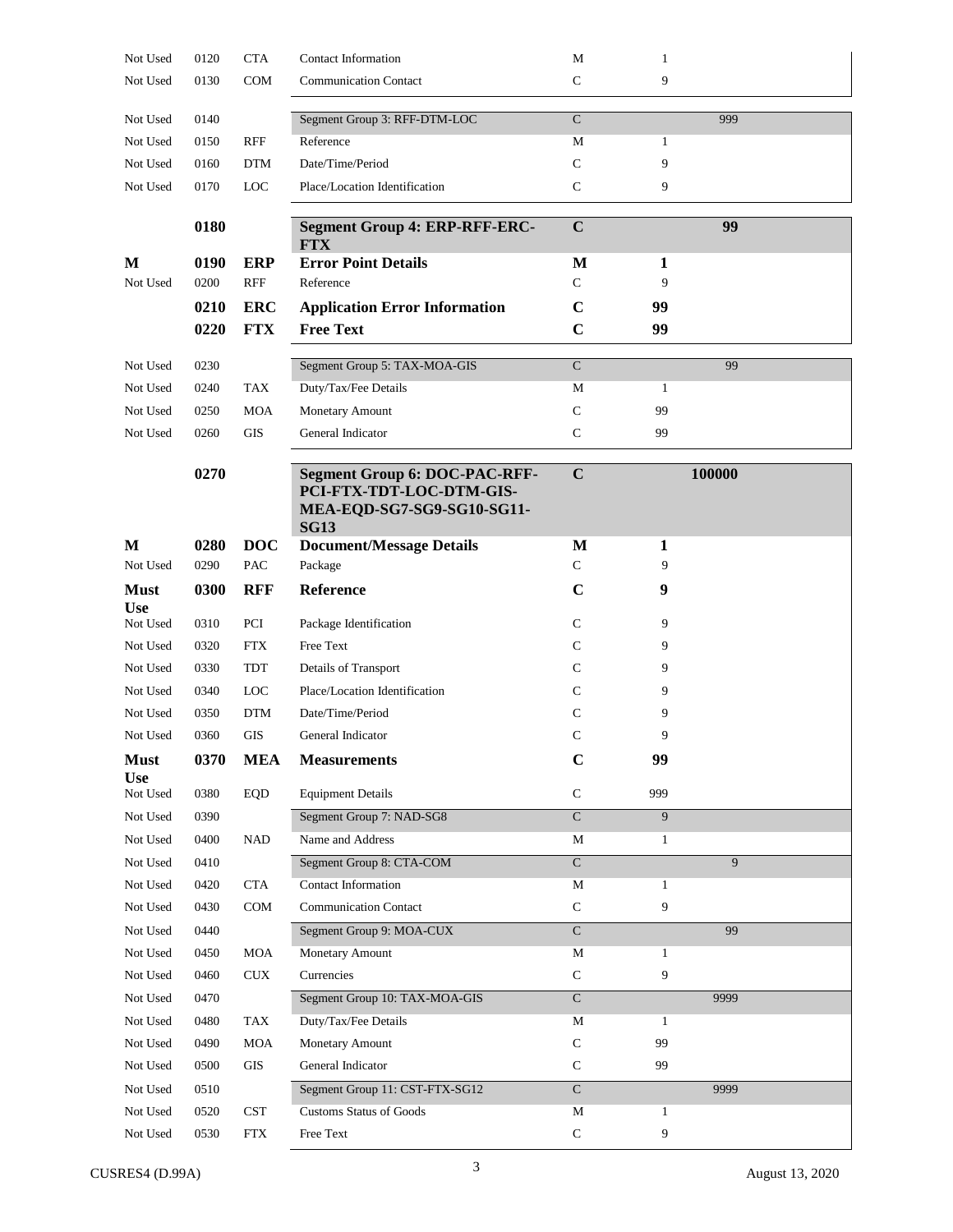| М        | 0690 | UNT        | <b>Message Trailer</b>                | M             | 1                |      |  |
|----------|------|------------|---------------------------------------|---------------|------------------|------|--|
| Not Used | 0680 | <b>DTM</b> | Date/Time/Period                      | $\mathsf{C}$  | 9                |      |  |
| Not Used | 0670 | <b>AUT</b> | <b>Authentication Result</b>          | M             | 1                |      |  |
| Not Used | 0660 |            | Segment Group 14: AUT-DTM             | $\mathbf C$   |                  | 9    |  |
|          |      |            |                                       |               |                  |      |  |
|          | 0650 | <b>CNT</b> | <b>Control Total</b>                  | $\mathbf C$   | $\boldsymbol{9}$ |      |  |
| Not Used | 0640 | <b>FTX</b> | Free Text                             | $\mathcal{C}$ | 9                |      |  |
| Not Used | 0630 | ERC        | <b>Application Error Information</b>  | $\mathcal{C}$ | 9999             |      |  |
| Not Used | 0620 | <b>RFF</b> | Reference                             | $\mathcal{C}$ | 9                |      |  |
| Not Used | 0610 | ERP        | <b>Error Point Details</b>            | M             | 1                |      |  |
| Not Used | 0600 |            | Segment Group 13: ERP-RFF-ERC-FTX     | $\mathcal{C}$ |                  | 9999 |  |
| Not Used | 0590 | <b>RFF</b> | Reference                             | $\mathsf{C}$  | 9                |      |  |
| Not Used | 0580 | <b>MEA</b> | Measurements                          | $\mathcal{C}$ | 9                |      |  |
| Not Used | 0570 | <b>GIS</b> | General Indicator                     | $\mathcal{C}$ | 99               |      |  |
| Not Used | 0560 | MOA        | <b>Monetary Amount</b>                | $\mathcal{C}$ | 99               |      |  |
| Not Used | 0550 | TAX        | Duty/Tax/Fee Details                  | M             | 1                |      |  |
| Not Used | 0540 |            | Segment Group 12: TAX-MOA-FIS-MEA-RFF | $\mathbf C$   |                  | 99   |  |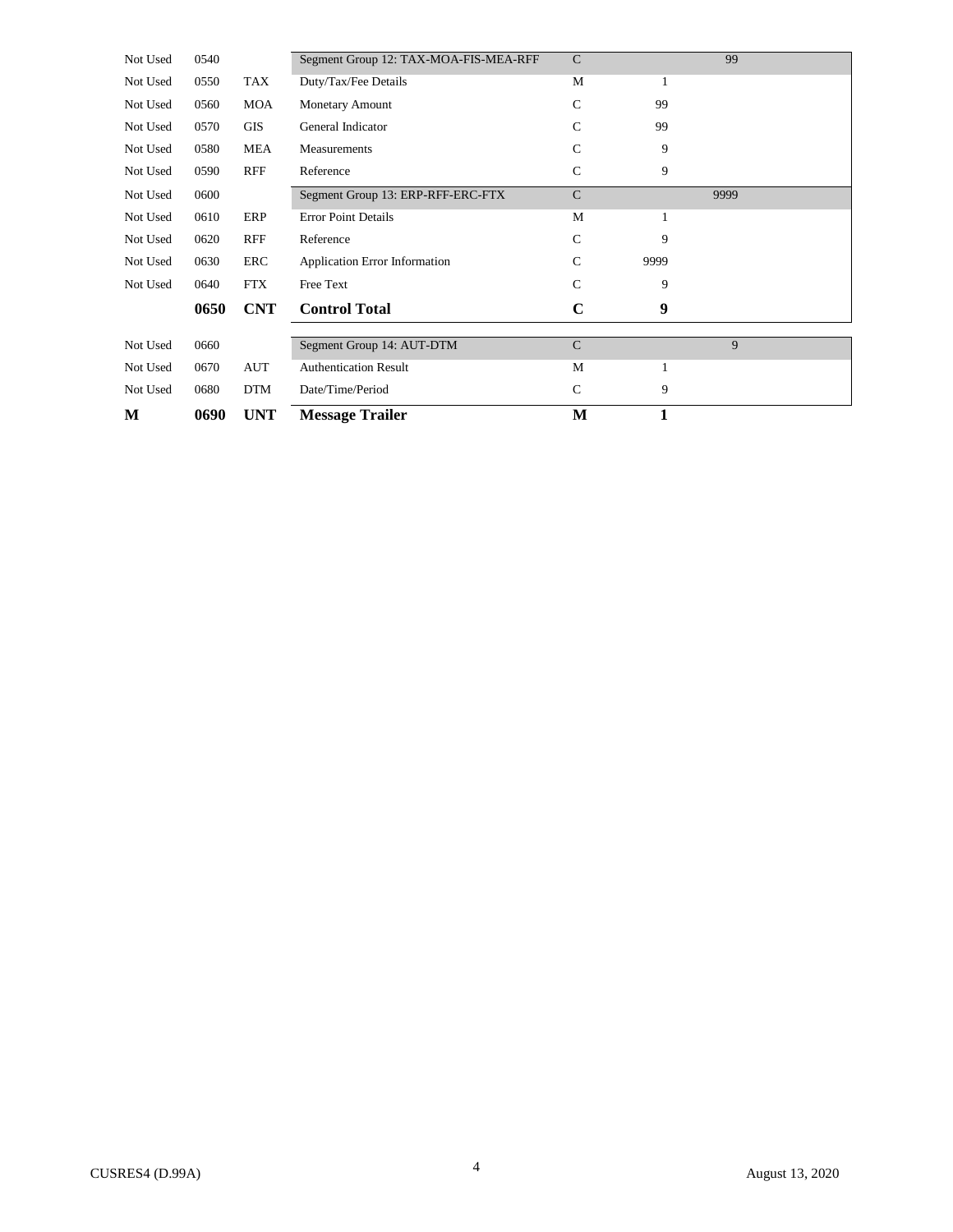|                  | Segment: UNH Message Header                                                                                                                                          |  |  |  |  |
|------------------|----------------------------------------------------------------------------------------------------------------------------------------------------------------------|--|--|--|--|
| <b>Position:</b> | 0010                                                                                                                                                                 |  |  |  |  |
| Group:           |                                                                                                                                                                      |  |  |  |  |
| <b>Level:</b>    | $\Omega$                                                                                                                                                             |  |  |  |  |
| Usage:           | Mandatory                                                                                                                                                            |  |  |  |  |
| <b>Max Use:</b>  |                                                                                                                                                                      |  |  |  |  |
| <b>Purpose:</b>  | A service segment starting and uniquely identifying a message. The message type code for the<br>U.S. Customs and Border Protection (CBP) response message is CUSRES. |  |  |  |  |
|                  | Note: CBP response messages conforming to this document must contain the following data in<br>segment UNH, composite S009:                                           |  |  |  |  |
|                  | Data element 0065 CUSRES 0052 D 0054 99A<br>0051 UN                                                                                                                  |  |  |  |  |

#### **Dependency Notes: Sematic Notes:**

**Comments:** 

#### **Element**  Unique message reference assigned by the sender. This is the control number generated by the eCERT. Identification of the type, version etc. of the message being interchanged. Code identifying a type of message and assigned by its controlling agency. Version number of a message type. Release number within the current message type version number (0052). Code identifying the agency controlling the specification, maintenance and publication of the message type. **Data Element Summary Data Component Element** Element Name<br>
MESSAGE REFERENCE NUMBER<br>
M 1 are M 0062 MESSAGE REFERENCE NUMBER M 1 an..14 **M** S009 **MESSAGE IDENTIFIER** M 1 M 0065 Message type identifier M an..6 Always "CUSRES". CUSRES CBP response message **M 0052 Message type version number M an..3**  Always "D". D Draft version/UN/EDIFACT Directory **M 0054 Message type release number M an..3**  Always "99A". 99A Release 1999 - A **M 0051 Controlling agency M an..2**

Always "UN".

UN UN/ECE/TRADE/WP.4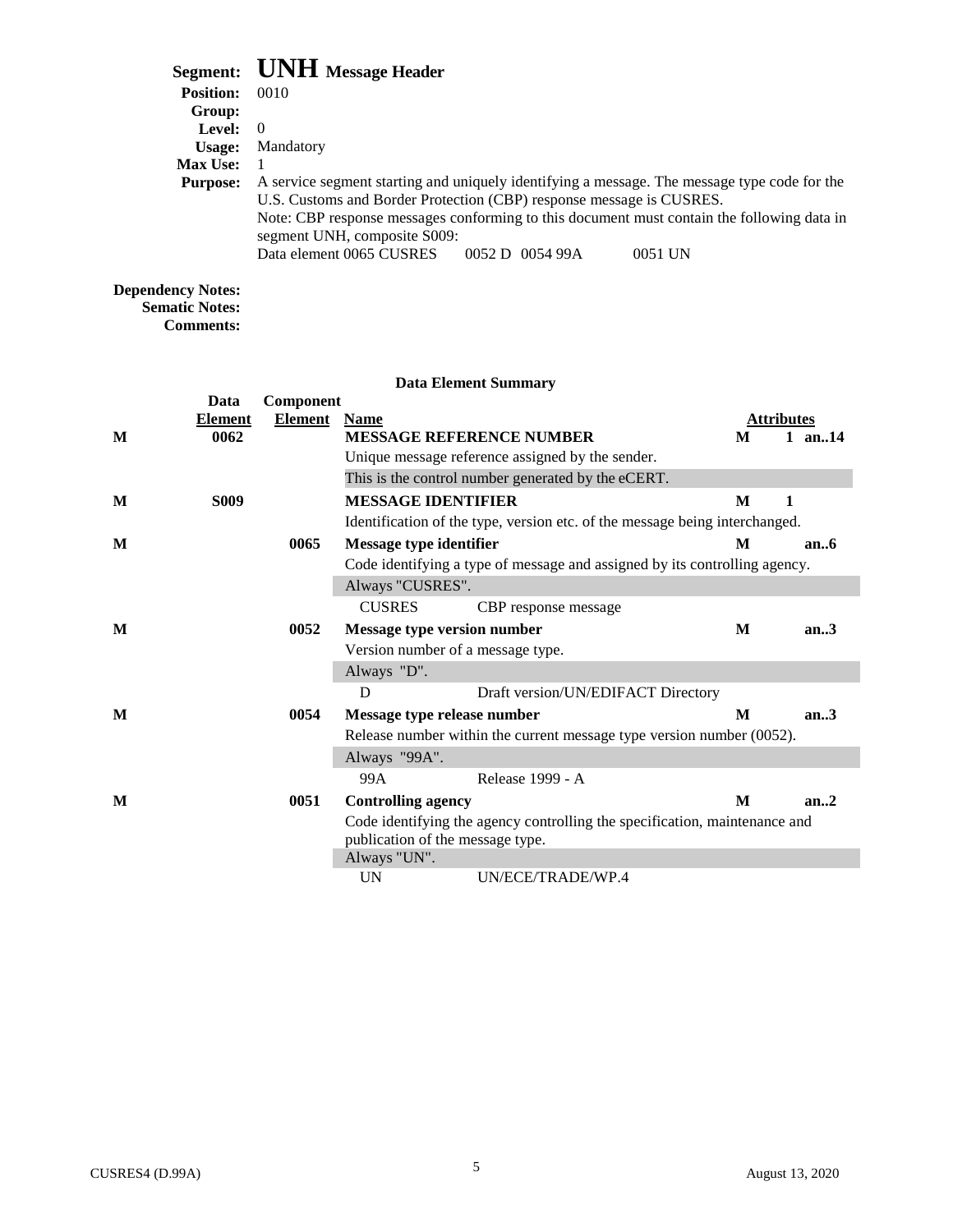## **Segment: BGM Beginning of Message**

**Position:** 0020 **Group: Level:** 0 **Usage:** Mandatory **Max Use:** 1<br>**Purpose:** A

 **Purpose:** A segment identifying the type and the reference number of the message to which the CUSRES is a response.

#### **Dependency Notes:**

**Sematic Notes: Comments:** 

|                                |                      | <b>Data Element Summary</b>                                                                                                           |                   |          |
|--------------------------------|----------------------|---------------------------------------------------------------------------------------------------------------------------------------|-------------------|----------|
| Data<br>Element<br><b>C002</b> | Component<br>Element | <b>Name</b><br>DOCUMENT/MESSAGE NAME                                                                                                  | <b>Attributes</b> | 1        |
|                                |                      | Identification of a type of document/message by code or name. Code preferred.                                                         |                   |          |
|                                | 1001                 | Document/message name, coded<br>Document/message identifier expressed in code.                                                        | C                 | an.3     |
|                                |                      | Code 22 will be used in response to processing a request for a certificate/license<br>or visa report in the REQDOC message.<br>422    |                   |          |
|                                |                      | 22<br>Response to Query                                                                                                               |                   |          |
| C <sub>106</sub>               |                      | DOCUMENT/MESSAGE IDENTIFICATION                                                                                                       | $\mathbf C$       | 1        |
|                                |                      | Identification of a document/message by its number and eventually its version<br>or revision.                                         |                   |          |
|                                | 1004                 | Document/message number                                                                                                               | $\mathbf C$       | an.35    |
|                                |                      | Reference number assigned to the document/message by the issuer.                                                                      |                   |          |
|                                |                      | This data element will return the Message Reference Number reported in the<br>REQDOC message in data element 0062 of the UNH segment. |                   |          |
| 1225                           |                      | <b>MESSAGE FUNCTION, CODED</b>                                                                                                        | $\mathbf C$       | 1 $an.3$ |
|                                |                      | Code indicating the function of the message.                                                                                          |                   |          |
|                                |                      | Always "11".                                                                                                                          |                   |          |
|                                |                      | 11<br>Response                                                                                                                        |                   |          |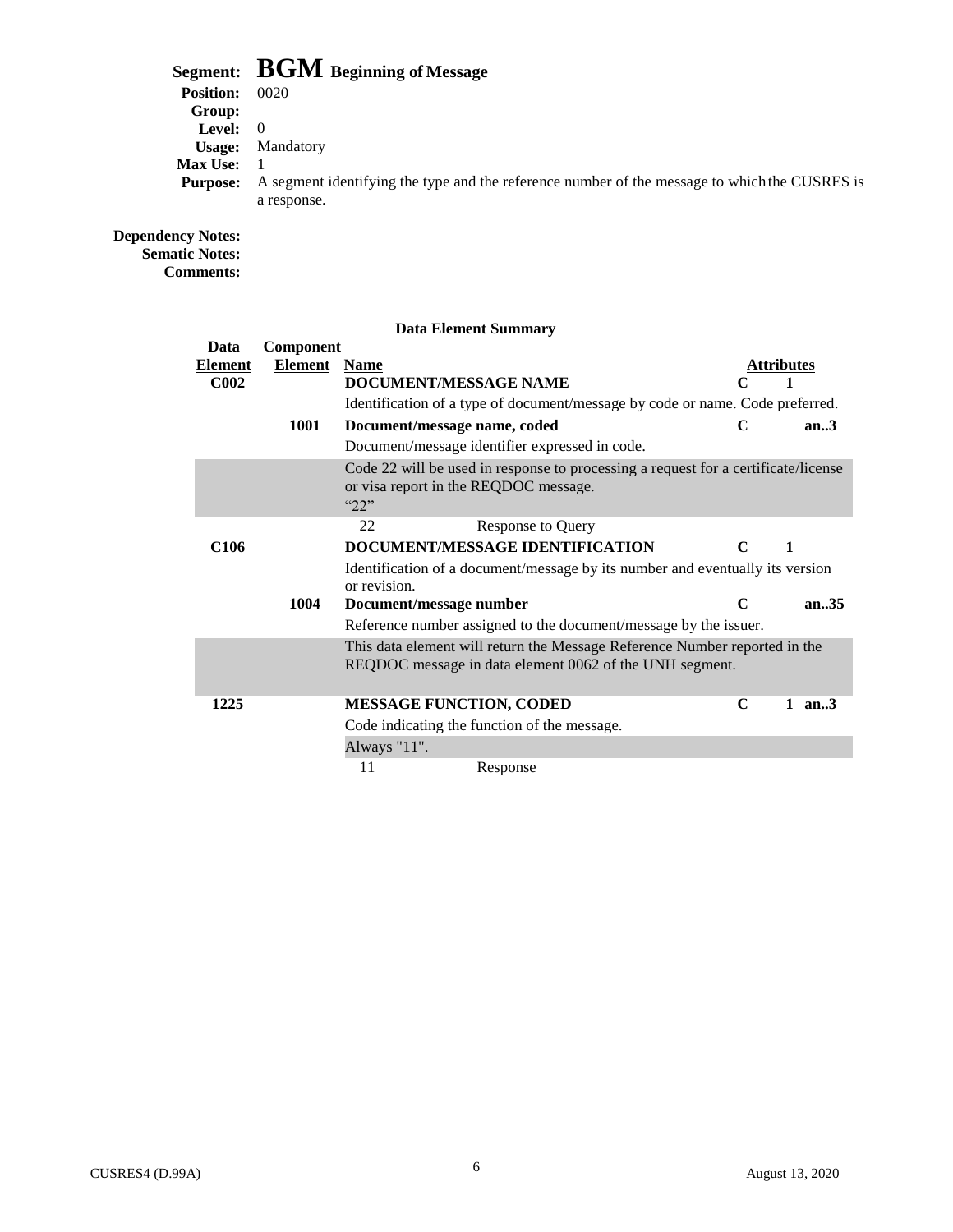## **Segment: DTM Date/Time/Period**

| <b>Position:</b> 0030 |                                                          |
|-----------------------|----------------------------------------------------------|
| Group:                |                                                          |
| Level: 1              |                                                          |
|                       | <b>Usage:</b> Conditional (Optional)                     |
| <b>Max Use:</b>       | 9                                                        |
|                       | <b>Purpose:</b> To specify date, and/or time, or period. |
|                       |                                                          |

#### **Dependency Notes:**

**Sematic Notes:** 

**Comments:** 

**Notes:** This segment will reflect the date and time stamp of the report request response.

| <b>Data Element Summary</b> |                                |                      |                                     |                                                                                                                                         |                        |       |
|-----------------------------|--------------------------------|----------------------|-------------------------------------|-----------------------------------------------------------------------------------------------------------------------------------------|------------------------|-------|
| М                           | Data<br><b>Element</b><br>C507 | Component<br>Element | <b>Name</b><br>DATE/TIME/PERIOD     |                                                                                                                                         | <b>Attributes</b><br>M |       |
| М                           |                                | 2005                 | Date/time/period qualifier          | Date and/or time, or period relevant to the specified date/time/period type.<br>Code giving specific meaning to a date, time or period. | M                      | an.3  |
|                             |                                |                      | Always "137".                       |                                                                                                                                         |                        |       |
|                             |                                |                      | 137                                 | Document/message date/time                                                                                                              |                        |       |
|                             |                                | 2380                 | Date/time/period<br>representation. | The value of a date, a date and time, a time or of a period in a specified                                                              | C                      | an.35 |
|                             |                                |                      | Format "CCYYMMDDHHMM".              |                                                                                                                                         |                        |       |
|                             |                                | 2379                 | Date/time/period format qualifier   | Specification of the representation of a date, a date and time or of a period.                                                          | $\mathbf C$            | an.3  |
|                             |                                |                      | Always "203".                       |                                                                                                                                         |                        |       |
|                             |                                |                      | 203                                 | <b>CCYYMMDDHHMM</b>                                                                                                                     |                        |       |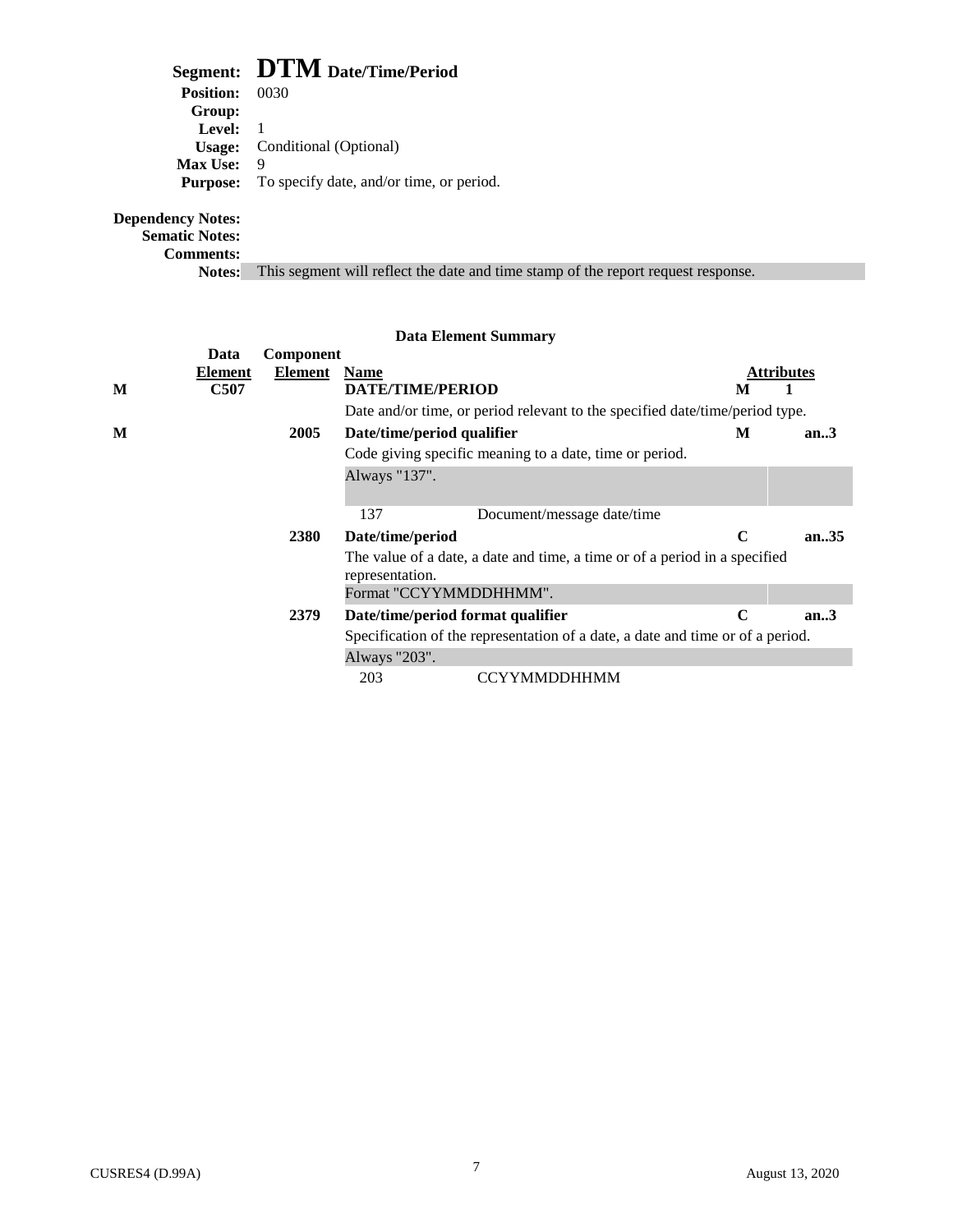## **Segment: LOC Place/Location Identification Position:** 0040

| Level: 1                                                                    |
|-----------------------------------------------------------------------------|
| <b>Usage:</b> Conditional (Optional)                                        |
| -99                                                                         |
| <b>Purpose:</b> To identify a place or a location and/or related locations. |
|                                                                             |

#### **Dependency Notes:**

**Sematic Notes:** 

**Comments:** 

 **Notes:** This segment identifies the ISO code of the country requesting the Document Activity Report (DAR) or the Visa Activity Report (VAR)

|   | Data    | Component |                                                                                                                                     |   |                   |       |
|---|---------|-----------|-------------------------------------------------------------------------------------------------------------------------------------|---|-------------------|-------|
|   | Element | Element   | <b>Name</b>                                                                                                                         |   | <b>Attributes</b> |       |
| M | 3227    |           | PLACE/LOCATION QUALIFIER                                                                                                            | M |                   | an.3  |
|   |         |           | Code identifying the function of a location.                                                                                        |   |                   |       |
|   |         |           | Always "25".                                                                                                                        |   |                   |       |
|   |         |           | 25<br>Country                                                                                                                       |   |                   |       |
|   | C517    |           | <b>LOCATION IDENTIFICATION</b>                                                                                                      | C | -1                |       |
|   |         |           | Identification of a location by code or name.                                                                                       |   |                   |       |
|   |         | 3225      | <b>Place/location identification</b>                                                                                                | C |                   | an.25 |
|   |         |           | Identification of the name of place/location, other than 3164 City name.                                                            |   |                   |       |
|   |         |           | The Alpha - 2 International Standards Organization (ISO) code for the requesting<br>country will be reflected in this data element. |   |                   |       |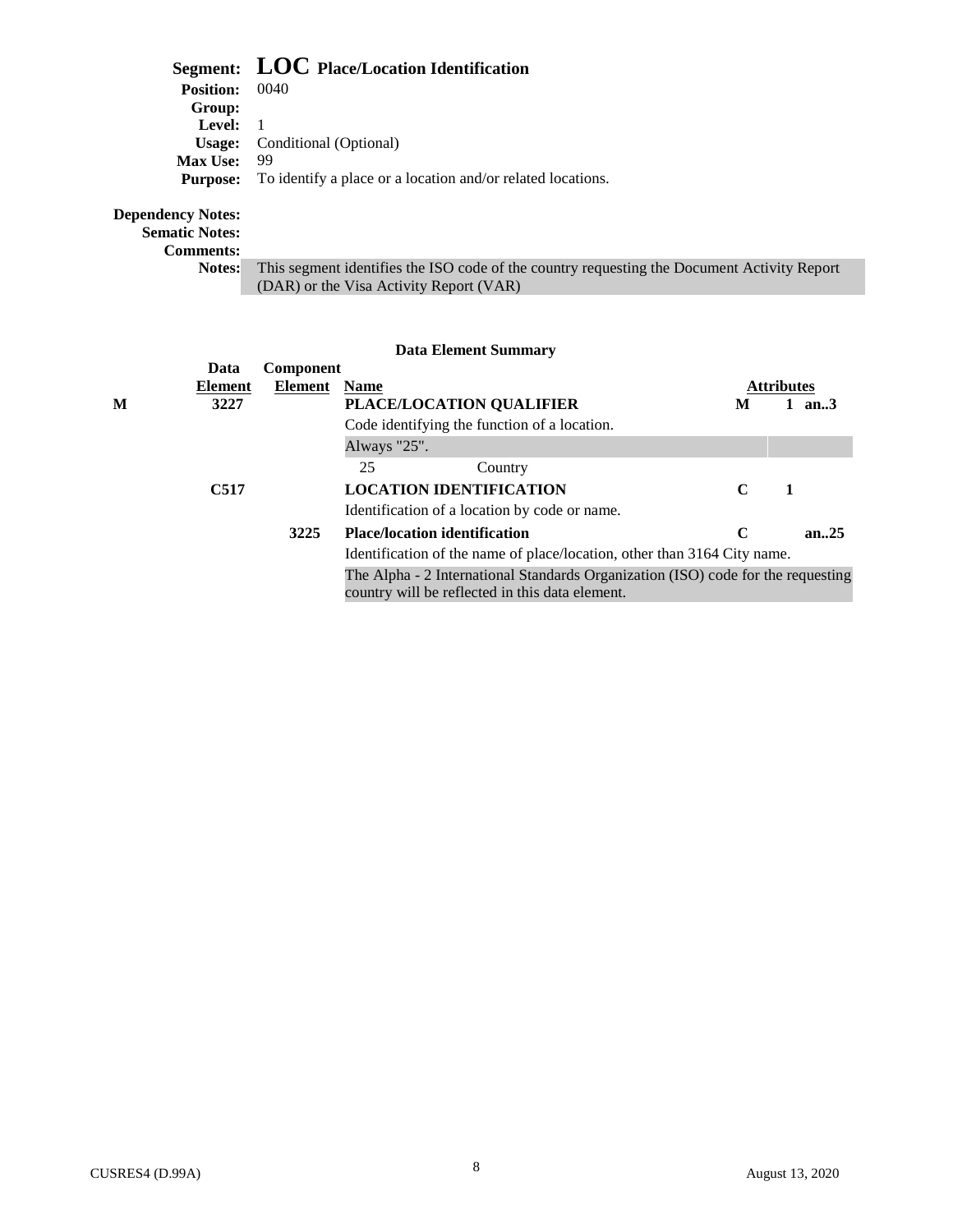|                   | Group: ERP Segment Group 4: Error Point Details                                              |
|-------------------|----------------------------------------------------------------------------------------------|
| <b>Position:</b>  | 0180                                                                                         |
| Group:            |                                                                                              |
| <b>Level:</b> $1$ |                                                                                              |
| Usage:            | Conditional (Optional)                                                                       |
| <b>Max Use:</b>   | 99                                                                                           |
| <b>Purpose:</b>   | A group of segments identifying an application error condition within a message to which the |
|                   | CURSES is a response.                                                                        |
|                   |                                                                                              |
| <b>Comments:</b>  |                                                                                              |
| <b>Notes:</b>     | Segment Group 4 is conditional.                                                              |

#### **Segment Summary**

|   | Pos. | Seg.       |                                      | Req. | Max. | Group:        |
|---|------|------------|--------------------------------------|------|------|---------------|
|   | No.  | ID         | <b>Name</b>                          | Des. | Use  | <b>Repeat</b> |
| М | 0190 | ERP        | <b>Error Point Details</b>           | M    |      |               |
|   | 0210 | ERC        | <b>Application Error Information</b> |      | 99   |               |
|   | 0220 | <b>FTX</b> | <b>Free Text</b>                     |      | 99   |               |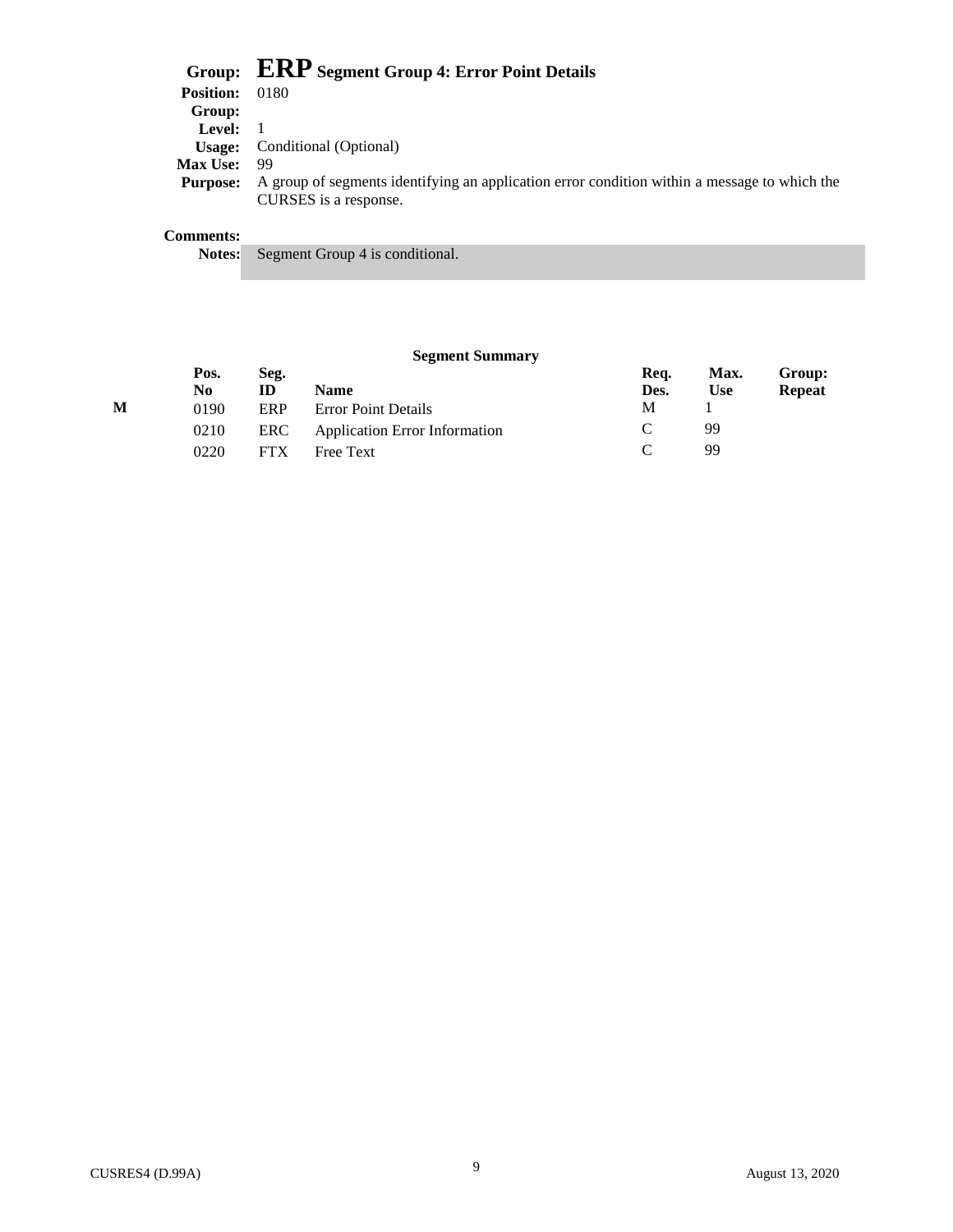## **Segment: ERP Error Point Details**

|                 | <b>Position:</b> 0190 (Trigger Segment)                                      |                        |
|-----------------|------------------------------------------------------------------------------|------------------------|
| Group:          | Segment Group 4 (Error Point Details)                                        | Conditional (Optional) |
| Level:          |                                                                              |                        |
|                 | <b>Usage:</b> Mandatory                                                      |                        |
| <b>Max Use:</b> |                                                                              |                        |
| <b>Purpose:</b> | A segment to identify the location of an application error within a message. |                        |
|                 |                                                                              |                        |
| iev Notoe•      |                                                                              |                        |

#### **Dependency Notes:**

**Sematic Notes:** 

**Comments:** 

**Notes:** A segment to identify the location of an application error within a message.

| Data    | Component       |                                                    |                   |      |  |
|---------|-----------------|----------------------------------------------------|-------------------|------|--|
| Element | <b>Element</b>  | <b>Name</b>                                        | <b>Attributes</b> |      |  |
| C701    |                 | <b>ERROR POINT DETAILS</b>                         |                   |      |  |
|         |                 | Indication of the point of error in a message.     |                   |      |  |
|         |                 | This is the control number generated by the eCERT. |                   |      |  |
|         | 1049            | <b>Message section, coded</b>                      | $\mathbb{C}$      | an.3 |  |
|         |                 | Code specifying a particular part of a message.    |                   |      |  |
|         |                 | Always "1"                                         |                   |      |  |
|         | Heading section |                                                    |                   |      |  |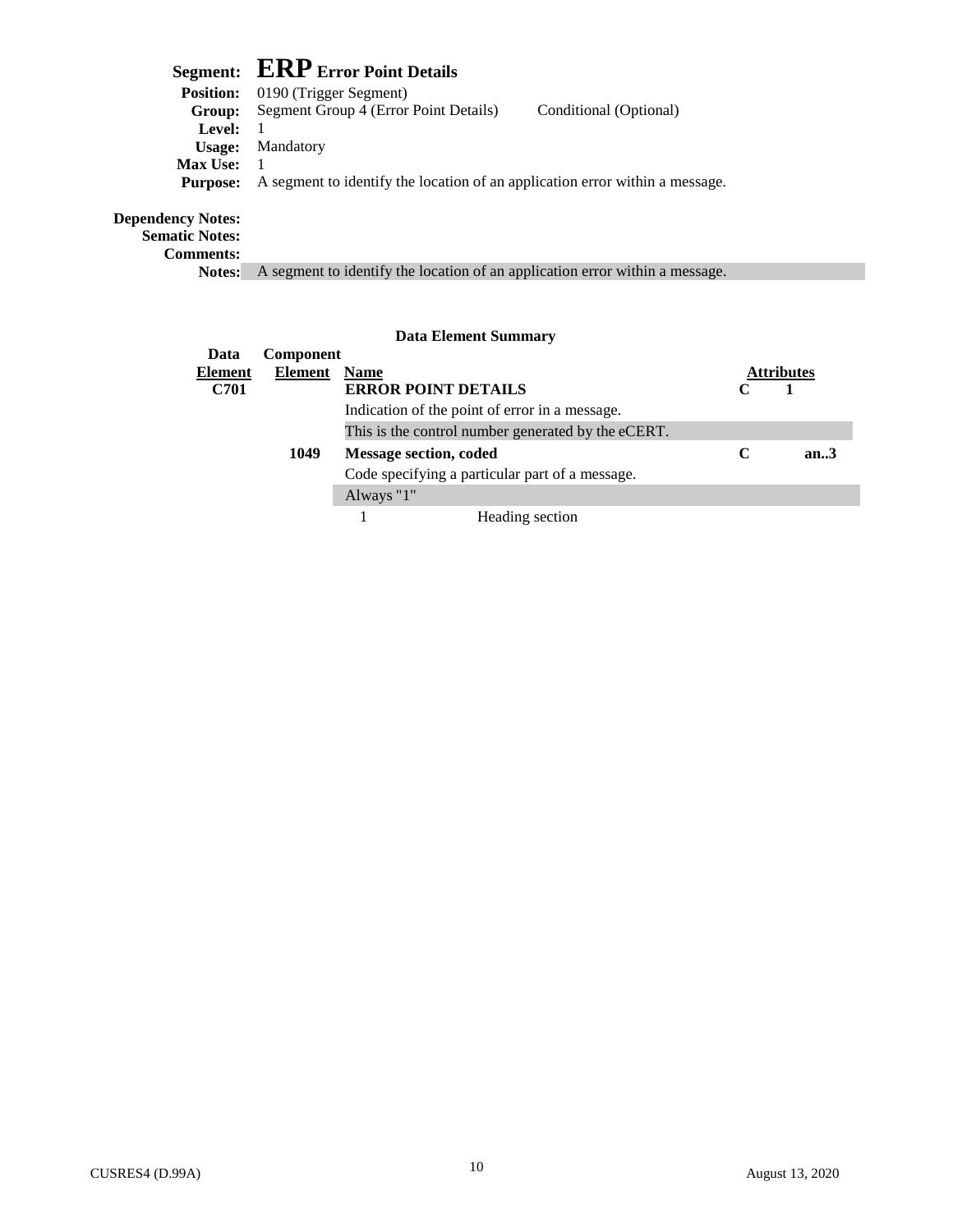|                   | Segment: $\text{ERC}\xspace$ Application Error Information  |                        |  |  |  |
|-------------------|-------------------------------------------------------------|------------------------|--|--|--|
| <b>Position:</b>  | 0210                                                        |                        |  |  |  |
| Group:            | Segment Group 4 (Error Point Details)                       | Conditional (Optional) |  |  |  |
| <b>Level:</b> $2$ |                                                             |                        |  |  |  |
| Usage:            | Conditional (Optional)                                      |                        |  |  |  |
| <b>Max Use:</b>   |                                                             |                        |  |  |  |
| <b>Purpose:</b>   | To identify the type of application error within a message. |                        |  |  |  |

#### **Dependency Notes:**

**Sematic Notes:** 

**Comments:** 

|   | Data        | Component |                                                                                                               |             |      |
|---|-------------|-----------|---------------------------------------------------------------------------------------------------------------|-------------|------|
|   | Element     | Element   | <b>Name</b>                                                                                                   | Attributes  |      |
| M | <b>C901</b> |           | <b>APPLICATION ERROR DETAIL</b>                                                                               | M           |      |
|   |             |           | Code assigned by the recipient of a message to indicate a data validation error<br>condition.                 |             |      |
| M |             | 9231      | Application error identification                                                                              | M           | an.8 |
|   |             |           | The code assigned by the receiver of a message to the identification of a data<br>validation error condition. |             |      |
|   |             |           | Refer to the U.S. Customs and Border Protection Report Request Error Code List                                |             |      |
|   | 1131        |           | Code list qualifier                                                                                           | C           | an.3 |
|   |             |           | Identification of a code list.                                                                                |             |      |
|   |             |           | Always "109".                                                                                                 |             |      |
|   |             |           | 109<br><b>CBP</b> Indicator                                                                                   |             |      |
|   |             | 3055      | Code list responsible agency, coded                                                                           | $\mathbf C$ | an.3 |
|   |             |           | Code identifying the agency responsible for a code list.                                                      |             |      |
|   |             |           | Always "111".                                                                                                 |             |      |
|   |             |           | US, U.S. Customs and Border Protection<br>111                                                                 |             |      |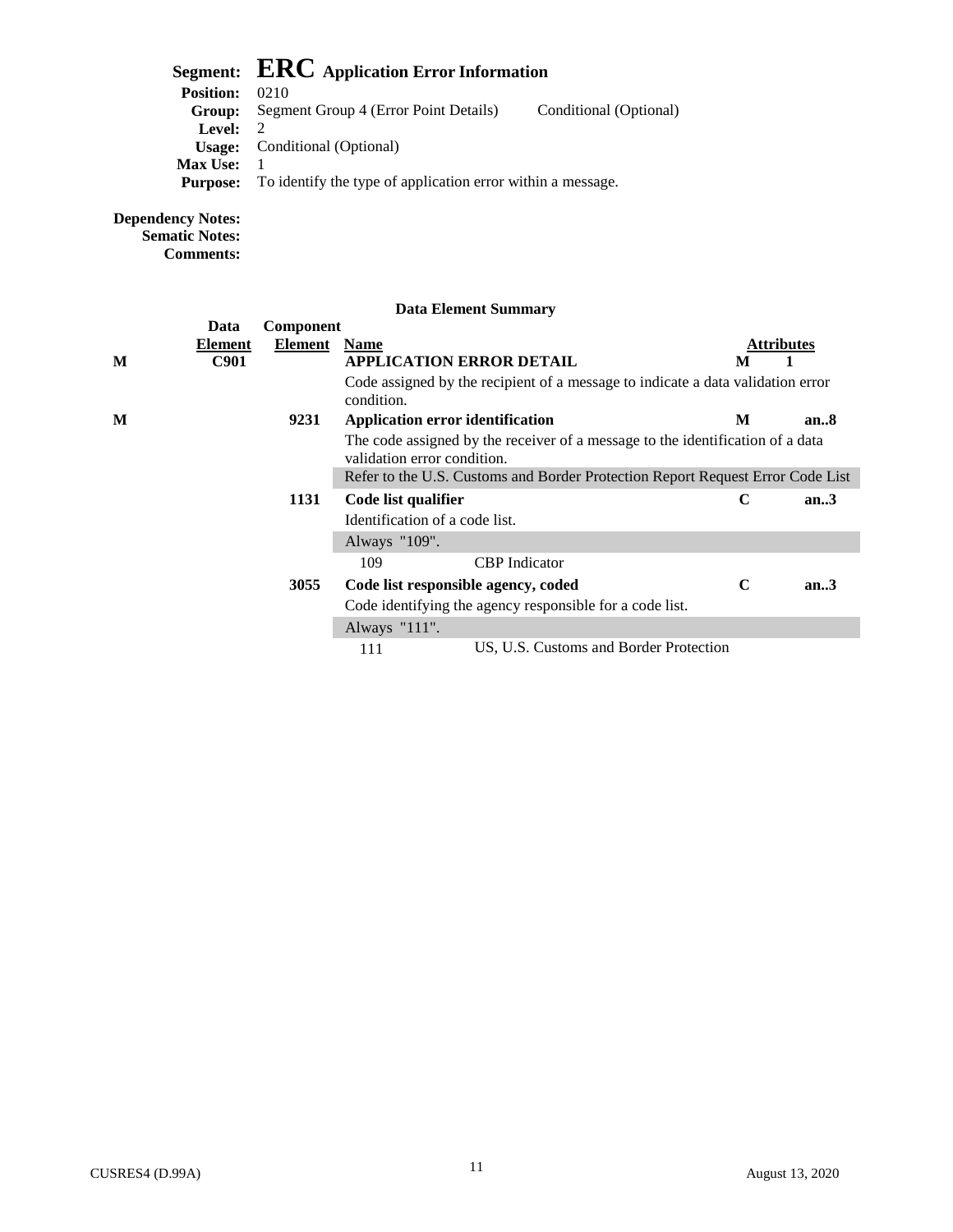|                   | Segment: FTX Free Text                                                                                           |
|-------------------|------------------------------------------------------------------------------------------------------------------|
| <b>Position:</b>  | 0220                                                                                                             |
| Group:            | Segment Group 4 (Error Point Details)<br>Conditional (Optional)                                                  |
| <b>Level:</b> $2$ |                                                                                                                  |
| Usage:            | Conditional (Optional)                                                                                           |
| <b>Max Use:</b>   | - 99                                                                                                             |
| <b>Purpose:</b>   | A segment to provide explanation and/or supplementary information related to the specified<br>application error. |

**Dependency Notes: Sematic Notes: Comments:** 

|   |                  |                | <b>Data Element Summary</b>                              |                             |        |
|---|------------------|----------------|----------------------------------------------------------|-----------------------------|--------|
|   | Data             | Component      |                                                          |                             |        |
|   | Element          | <b>Element</b> | <b>Name</b>                                              | <b>Attributes</b>           |        |
| M | 4451             |                | <b>TEXT SUBJECT CODE QUALIFER</b>                        | М                           | an.3   |
|   |                  |                | Code qualifying the subject of the text                  |                             |        |
|   |                  |                | Always "AAO"                                             |                             |        |
|   |                  |                | AAO<br>Error Description (free text)                     |                             |        |
| M | C <sub>108</sub> |                | <b>TEXT LITERAL</b>                                      | $\mathbf{1}$<br>$\mathbf C$ |        |
|   |                  |                | Code identifying the agency responsible for a code list. |                             |        |
|   |                  |                | Free text                                                |                             |        |
|   |                  |                | One line only                                            |                             |        |
| M |                  | 4400           | <b>Free text</b>                                         | M                           | an.512 |
|   |                  |                | Free form text                                           |                             |        |
|   |                  |                |                                                          |                             |        |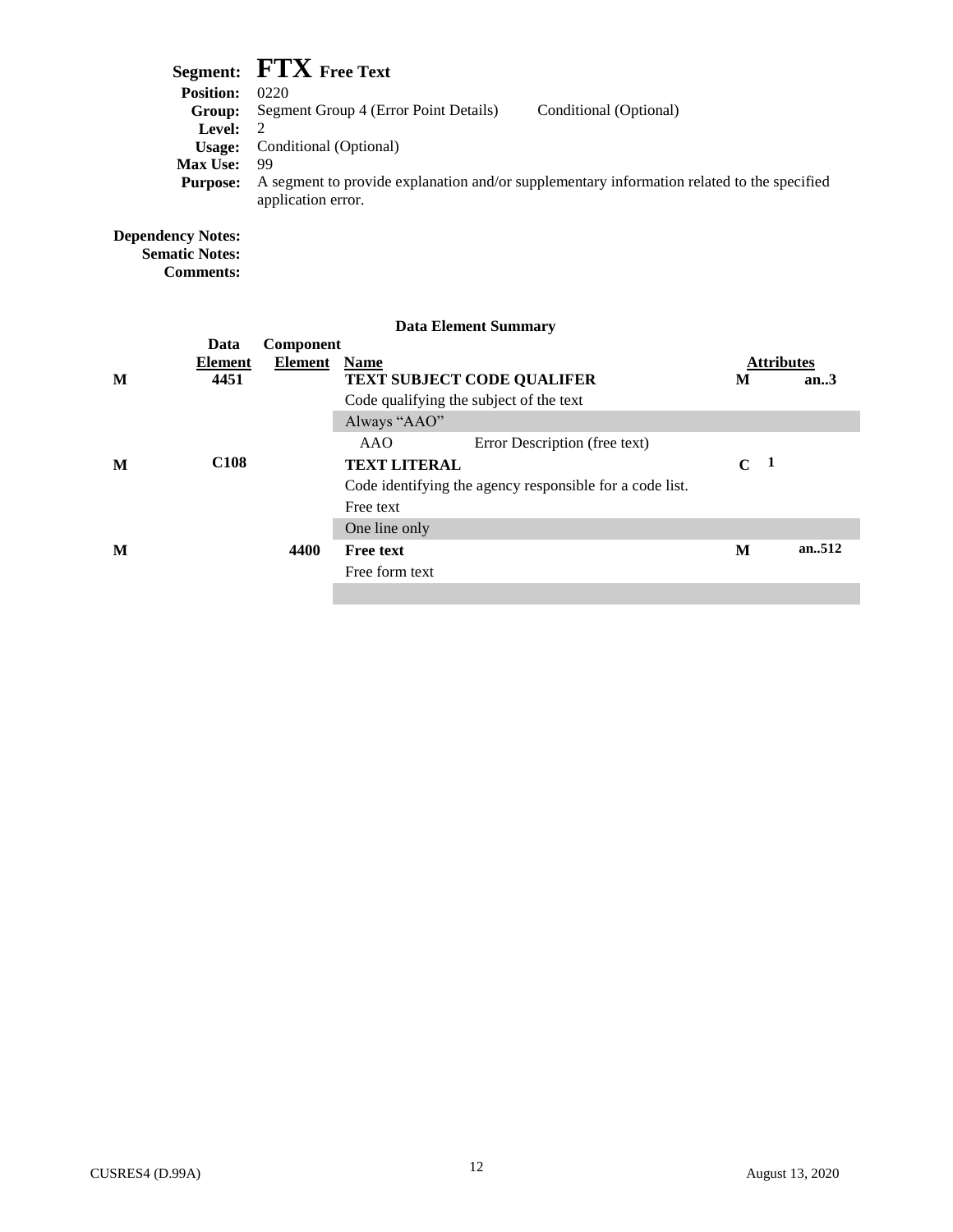|                  | Group: DOC Segment Group 6: Document/Message Details                                                                                                                                                                                                                                                                                           |
|------------------|------------------------------------------------------------------------------------------------------------------------------------------------------------------------------------------------------------------------------------------------------------------------------------------------------------------------------------------------|
| <b>Position:</b> | 0270                                                                                                                                                                                                                                                                                                                                           |
| Group:           |                                                                                                                                                                                                                                                                                                                                                |
| Level:           |                                                                                                                                                                                                                                                                                                                                                |
| Usage:           | Conditional (Optional)                                                                                                                                                                                                                                                                                                                         |
| <b>Max Use:</b>  | 99999                                                                                                                                                                                                                                                                                                                                          |
| <b>Purpose:</b>  | A group of segments specifying goods item details including status of goods, related references,<br>package identification, details of transport, relevant parties, contacts, dates and/or times and<br>location, general indicators, measurements, documentary requirements, monetary amounts,<br>currencies and item taxes, fees and duties. |
| Comments:        |                                                                                                                                                                                                                                                                                                                                                |

| <b>Comments:</b> |
|------------------|
|------------------|

|  |  | <b>Notes:</b> Segment Group 6 is conditional. |  |
|--|--|-----------------------------------------------|--|
|--|--|-----------------------------------------------|--|

|  | <b>Segment Summary</b> |
|--|------------------------|
|--|------------------------|

|                 | Pos. | Seg.       |                          | Req.          | Max. | Group:        |
|-----------------|------|------------|--------------------------|---------------|------|---------------|
|                 | No   | ID         | <b>Name</b>              | Des.          | Use  | <b>Repeat</b> |
| M               | 0280 | DOC -      | Document/Message Details | М             |      |               |
| <b>Must Use</b> | 0300 | <b>REF</b> | Reference                | $\mathcal{C}$ |      |               |
|                 | 0370 | <b>MEA</b> | Measurements             | $\mathcal{C}$ | 99   |               |
|                 |      |            |                          |               |      |               |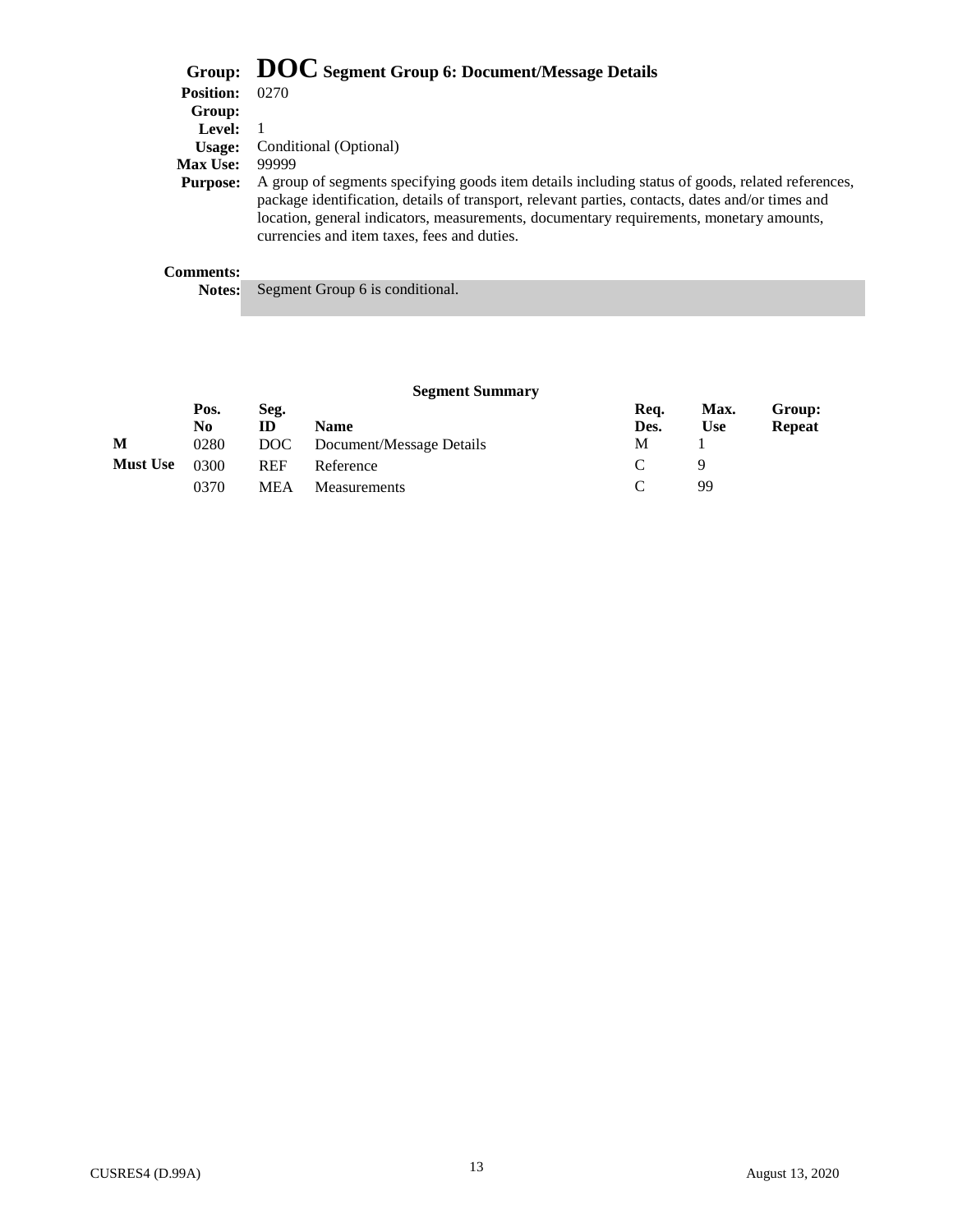## **Segment: DOC Document/Message Details**<br>Position: 0280 (Trigger Segment)

| <b>Position:</b> | 0280 (Trigger Segment)                                    |                        |
|------------------|-----------------------------------------------------------|------------------------|
| Group:           | Segment Group 6 (Document/Message Details)                | Conditional (Optional) |
| Level:           |                                                           |                        |
|                  | <b>Usage:</b> Mandatory                                   |                        |
| <b>Max Use:</b>  |                                                           |                        |
| <b>Purpose:</b>  | To identify documents and details directly related to it. |                        |
|                  |                                                           |                        |

### **Dependency Notes:**

**Sematic Notes: Comments:** 

|   | Data                               | Component      |                                                                               |             |                         |
|---|------------------------------------|----------------|-------------------------------------------------------------------------------|-------------|-------------------------|
| М | <b>Element</b><br>C <sub>002</sub> | <b>Element</b> | <b>Name</b><br><b>DOCUMENT/MESSAGE NAME</b>                                   | M           | A <u>ttributes</u><br>1 |
|   |                                    |                | Identification of a type of document/message by code or name. Code preferred. |             |                         |
|   |                                    | 1001           |                                                                               | $\mathbf C$ | an.3                    |
|   |                                    |                | Document/message name, coded                                                  |             |                         |
|   |                                    |                | Document/message identifier express in code.                                  |             |                         |
|   |                                    |                | Use"16" for both Certificate and License documents.                           |             |                         |
|   |                                    |                | Use "811" for Visa documents.                                                 |             |                         |
|   |                                    |                | Certificate/License<br>16                                                     |             |                         |
|   |                                    |                | 811<br>Visa                                                                   |             |                         |
|   |                                    | 1131           | Code list qualifier                                                           | $\mathbf C$ | an.3                    |
|   |                                    |                | Identification of a code list.                                                |             |                         |
|   |                                    |                | Always "109".                                                                 |             |                         |
|   |                                    |                | CBP indicator<br>109                                                          |             |                         |
|   |                                    | 3055           | Code list responsible agency, coded                                           | $\mathbf C$ | an.3                    |
|   |                                    |                | Code identifying the agency responsible for a code list.                      |             |                         |
|   |                                    |                | Always "111".                                                                 |             |                         |
|   |                                    |                | 111<br>US, U.S. Customs and Border Protection                                 |             |                         |
|   |                                    | 1000           | Document/message name                                                         | $\mathbf C$ | an35                    |
|   |                                    |                | Plain language identifier specifying the function of a document/message.      |             |                         |
|   |                                    |                | Document Number.                                                              |             |                         |
|   | C503                               |                | DOCUMENT/MESSAGE DETAILS                                                      | $\mathbf C$ | 1                       |
|   |                                    |                | Identification of document/message by number, status, source and/or language. |             |                         |
|   |                                    | 1004           | Document/message number                                                       | $\mathbf C$ | an35                    |
|   |                                    |                | Reference number assigned to the document/message by the issuer.              |             |                         |
|   |                                    |                | Entry Number associated with the document.                                    |             |                         |
|   |                                    |                |                                                                               |             |                         |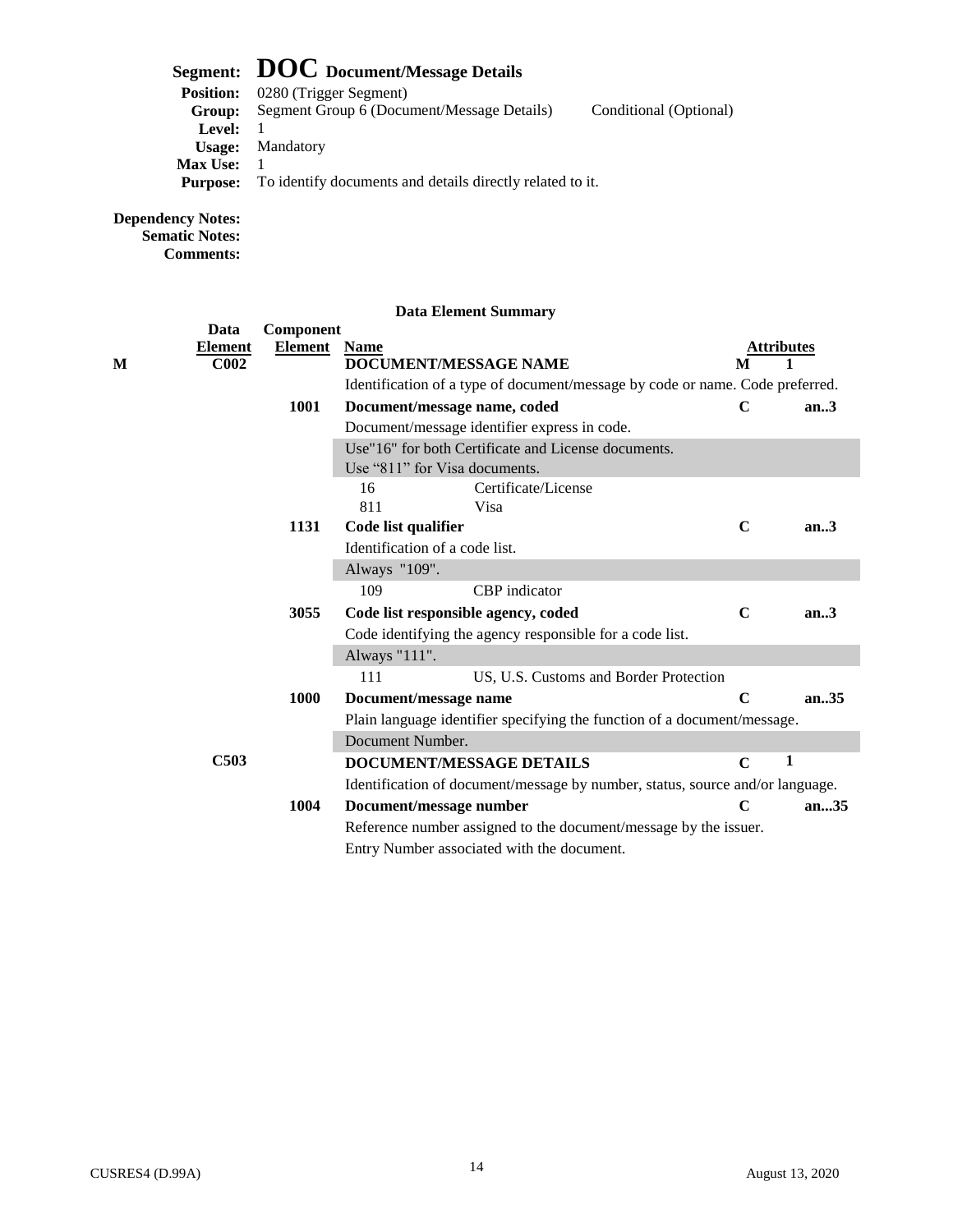|                   | Segment: RFF Reference                     |                        |
|-------------------|--------------------------------------------|------------------------|
| <b>Position:</b>  | 0300                                       |                        |
| Group:            | Segment Group 6 (Document/Message Details) | Conditional (Optional) |
| <b>Level:</b> $2$ |                                            |                        |
| Usage:            | Conditional (Required)                     |                        |
| <b>Max Use:</b>   | -9                                         |                        |
| <b>Purpose:</b>   | To specify a reference.                    |                        |
| $1 - 1 - 1 = 1$   |                                            |                        |

#### **Dependency Notes:**

**Sematic Notes:** 

**Comments:** 

**Notes:** The Customs Tariff Number (HTS) will be transmitted in this data element as required.

#### Element Name Identification of a reference. Code giving specific meaning to a reference segment or a reference number. Use "ABD" for FTA class merchandize. For non-FTA class merchandize, use "ZZZ". ABD Customs Tariff Number ZZZ Mutually defined reference number Identification number the nature and function of which can be qualified by an entry in data element 1153 Reference qualifier. Number of the line in the document/message referenced in 1154 Reference **M Data Element C506 Data Element Summary Component REFERENCE Attributes M 1 M 1153** Reference qualifier **M an..3 1154 Reference number C an..35**  Use 6-digit HTS Number. **Must Use 1156 Line number C an..6**  number. Entry Line item number.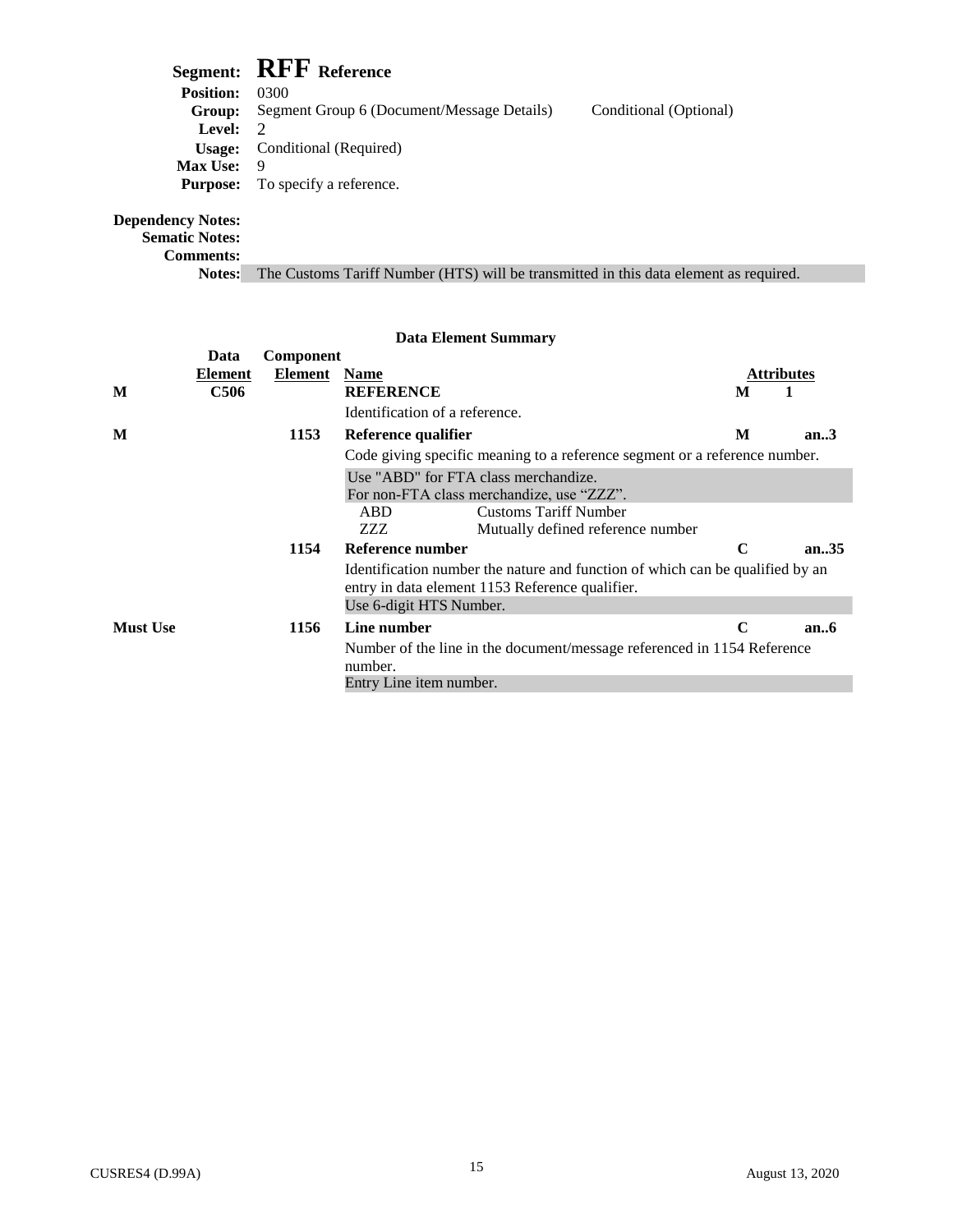## **Segment: MEA Measurements**

| , , , , , , , , , , , , |                                                                                        |                        |
|-------------------------|----------------------------------------------------------------------------------------|------------------------|
| <b>Position:</b>        | 0370                                                                                   |                        |
| Group:                  | Segment Group 6 (Document/Message Details)                                             | Conditional (Optional) |
| Level:                  |                                                                                        |                        |
|                         | <b>Usage:</b> Conditional (Required)                                                   |                        |
| <b>Max Use:</b>         |                                                                                        |                        |
| Purpose:                | To specify physical measurements, including dimension tolerances, weights, and counts. |                        |
|                         |                                                                                        |                        |

**Dependency Notes:** 

**Sematic Notes: Comments:** 

|                 | Data           | Component      |                                                                                                |             |                   |
|-----------------|----------------|----------------|------------------------------------------------------------------------------------------------|-------------|-------------------|
|                 | <u>Element</u> | <b>Element</b> | <b>Name</b>                                                                                    |             | <u>Attributes</u> |
| M               | 6311           |                | MEASUREMENT PURPOSE QUALIFIER                                                                  | M           | 1 an3             |
|                 |                |                | Specification of the purpose of the measurement.                                               |             |                   |
|                 |                |                | This data element will reflect the Entry line item quantity.                                   |             |                   |
|                 |                |                | AAF<br>CBP line item measurement                                                               |             |                   |
|                 | C502           |                | <b>MEASUREMENT DETAILS</b>                                                                     | $\mathbf C$ | $\mathbf{1}$      |
|                 |                |                | Identification of measurement type.                                                            |             |                   |
|                 |                | 6313           | Property measured, coded                                                                       | $\mathbf C$ | an.3              |
|                 |                |                | Specification of the property measured.                                                        |             |                   |
|                 |                |                | Always "AAH".                                                                                  |             |                   |
|                 |                |                | AAH<br>CBP line item measurement                                                               |             |                   |
|                 | C174           |                | <b>VALUE/RANGE</b>                                                                             | $\mathbf C$ | 1                 |
|                 |                |                | Measurement value and relevant minimum and maximum values of the                               |             |                   |
|                 |                |                | measurement range.                                                                             |             |                   |
|                 |                |                |                                                                                                |             |                   |
| M               |                | 6411           | Measure unit qualifier                                                                         | M           | an.3              |
|                 |                |                | Indication of the unit of measurement in which weight (mass), capacity, length,                |             |                   |
|                 |                |                | area, volume or other quantity is expressed.                                                   |             |                   |
|                 |                |                | Customs and Border Protection will report the following codes:                                 |             |                   |
|                 |                |                | DOZ.<br>Dozen                                                                                  |             |                   |
|                 |                |                | <b>DPR</b><br>Dozen Pair                                                                       |             |                   |
|                 |                |                | KG<br>Kilograms                                                                                |             |                   |
|                 |                |                | M<br><b>Meters</b>                                                                             |             |                   |
|                 |                |                | M <sub>2</sub><br><b>Square Meters</b><br>M <sub>3</sub><br><b>Cubic Meters</b>                |             |                   |
|                 |                |                | NO<br>Number of Pieces                                                                         |             |                   |
|                 |                |                | L<br>Liters                                                                                    |             |                   |
| <b>Must Use</b> |                | 6314           | <b>Measurement value</b>                                                                       | $\mathbf C$ | an.18             |
|                 |                |                | Value of the measured unit.                                                                    |             |                   |
|                 |                |                | Value will always be whole numbers only. No decimals or fractional values will<br>be reported. |             |                   |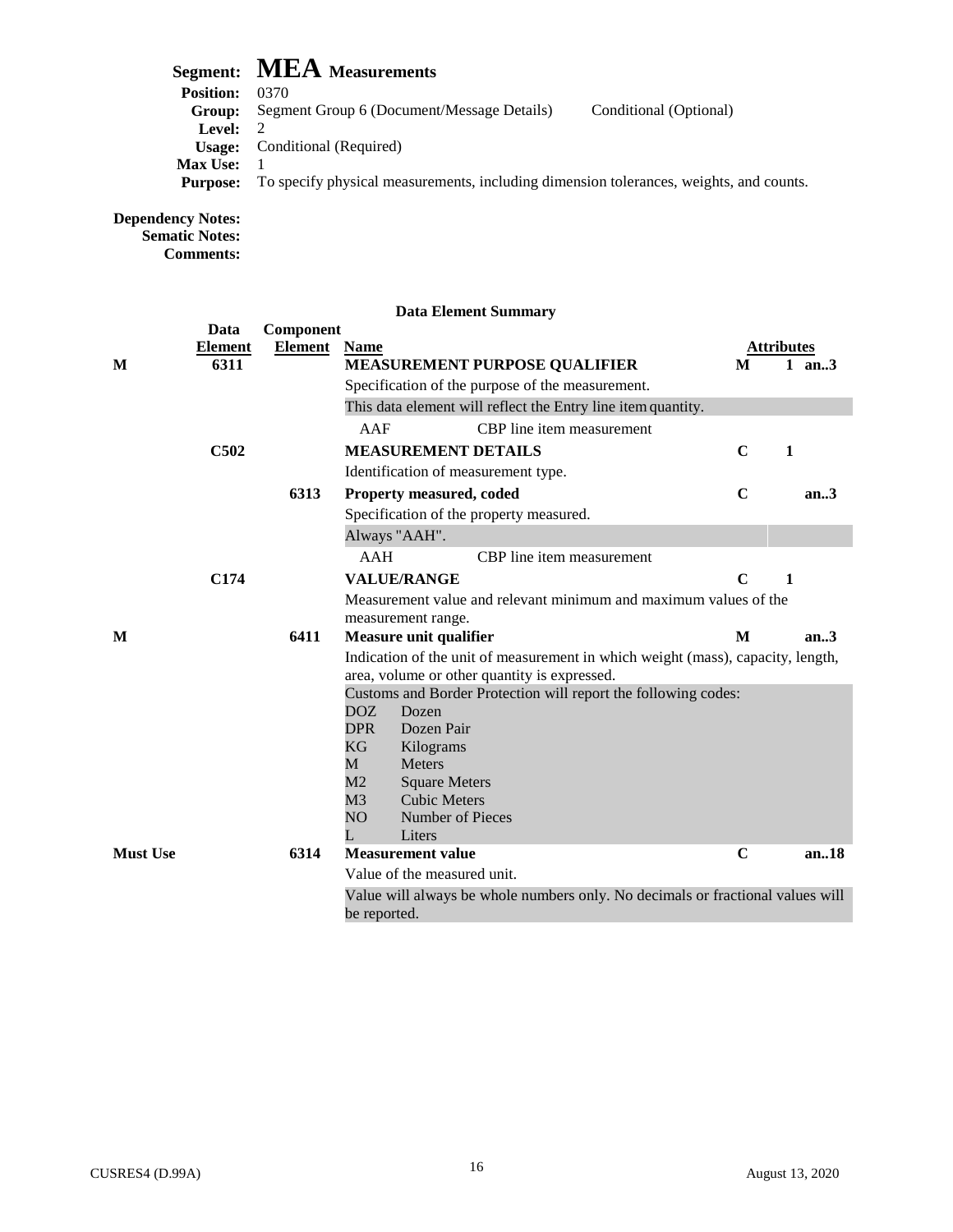## **Segment: CNT Control Total**

| <b>Position:</b> 0650 |                                           |
|-----------------------|-------------------------------------------|
| Group:                |                                           |
| Level:                | $\Omega$                                  |
|                       | <b>Usage:</b> Conditional (Optional)      |
| <b>Max Use:</b>       |                                           |
|                       | <b>Purpose:</b> To provide control total. |
|                       |                                           |

**Dependency Notes:** 

**Sematic Notes: Comments:** 

|   | Data           | <b>Component</b> |                                                                                                                                                                                                                                                                                                                                                                     |   |            |
|---|----------------|------------------|---------------------------------------------------------------------------------------------------------------------------------------------------------------------------------------------------------------------------------------------------------------------------------------------------------------------------------------------------------------------|---|------------|
|   | <b>Element</b> | Element          | <b>Name</b>                                                                                                                                                                                                                                                                                                                                                         |   | Attributes |
| M | <b>C270</b>    |                  | <b>CONTROL</b>                                                                                                                                                                                                                                                                                                                                                      | M |            |
|   |                |                  | Control total for checking integrity of a message or part of a message.                                                                                                                                                                                                                                                                                             |   |            |
| M |                | 6069             | <b>Control qualifier</b>                                                                                                                                                                                                                                                                                                                                            | M | an.3       |
|   |                |                  | Determines the source data elements in the message which forms the basis for<br>6066 Control value.                                                                                                                                                                                                                                                                 |   |            |
|   |                |                  | Use "2" for successful queries.                                                                                                                                                                                                                                                                                                                                     |   |            |
|   |                |                  | For queries that could not be processed, use "55".                                                                                                                                                                                                                                                                                                                  |   |            |
|   |                |                  | 2<br>Number of line items in message.                                                                                                                                                                                                                                                                                                                               |   |            |
|   |                |                  | 55<br>Total number of errors reported                                                                                                                                                                                                                                                                                                                               |   |            |
| M |                | 6066             | <b>Control value</b>                                                                                                                                                                                                                                                                                                                                                | M | n.18       |
|   |                |                  | Value obtained from summing the values specified by the Control Qualifier<br>throughout the message (Hash total).                                                                                                                                                                                                                                                   |   |            |
|   |                |                  | For successful queries, the total number of Entries/Lines associated with the<br>Document will be reported in this data element. Counter to be calculated at the<br>unique Entry/Line level. (Informational errors returned on a successful response<br>will not be included in the counter.)<br>For unsuccessful queries, this will be a count of errors returned. |   |            |